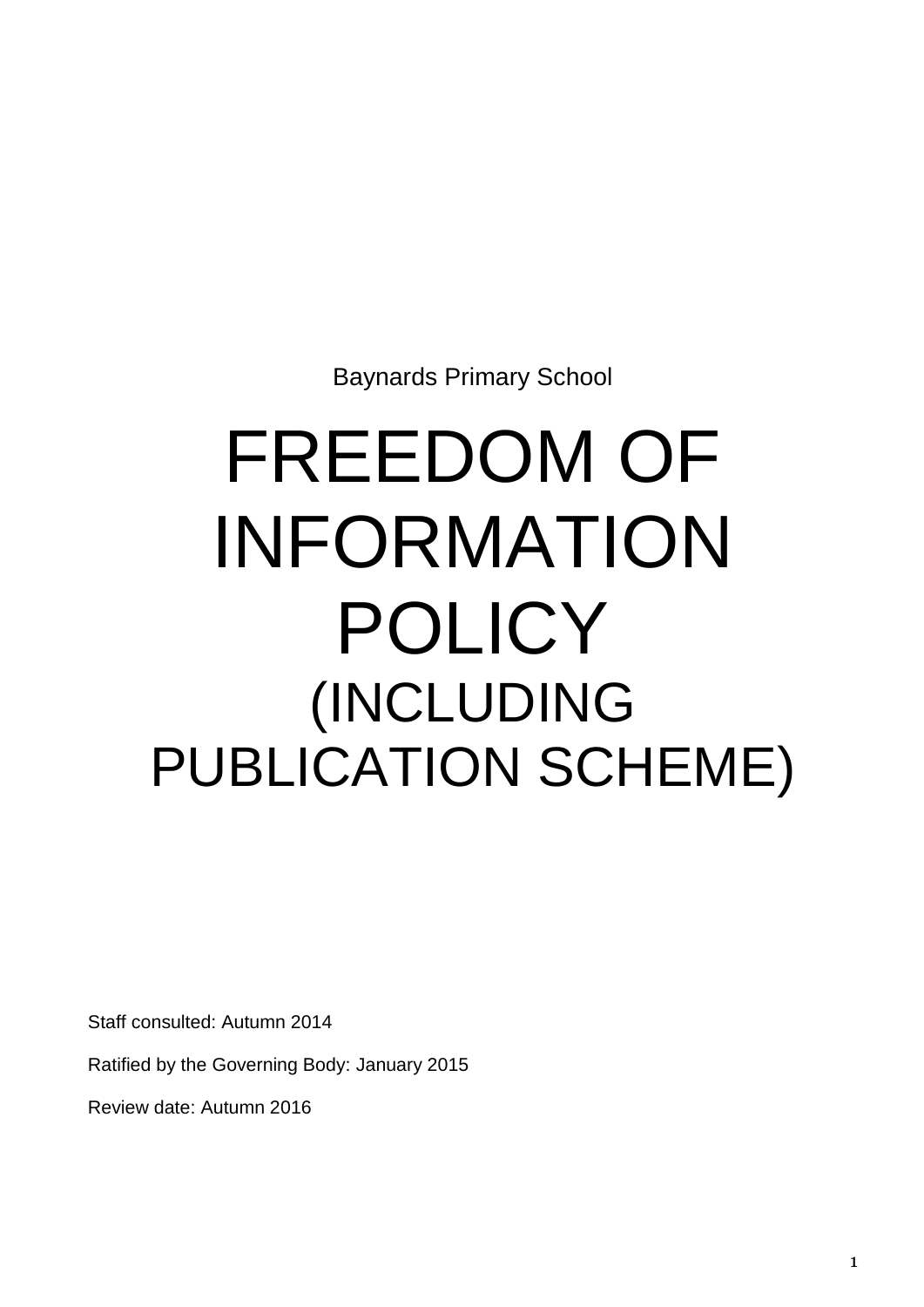# **Baynards Primary School**

#### **Freedom of Information Act 2000**

*The governing body is responsible for maintenance of this scheme.*

#### **1. Introduction: what a publication scheme is and why it has been developed**

One of the aims of the Freedom of Information Act 2000 (which is referred to as FOIA in the rest of this document) is that public authorities, including all maintained schools, should be clear and proactive about the information they will make public.

To do this we must produce a publication scheme, setting out:

- *The classes of information which we publish or intend to publish;*
- *The manner in which the information will be published; and*
- *Whether the information is available free of charge or on payment.*

The scheme covers information already published and information which is to be published in the future. All information in our publication scheme is available in paper form.

Some information which we hold may not be made public, for example personal information. There are clear exemptions to the requirement to produce information on demand, so as to protect confidential/sensitive/personal data, for example about children or members of staff.

This publication scheme conforms to the model scheme for schools approved by the Information Commissioner.

#### **2. Aims and Objectives**

The school aims:

- to provide a caring, disciplined and challenging environment that stimulates the intellectual, emotional, physical, moral and spiritual growth of the pupils;
- to enable each child, whatever their ability, to recognise their own worth and to accept their responsibilities to society;
- to provide a broad and stimulating curriculum based on the National Curriculum, which seeks to develop lively, inquiring minds, and enables children to understand the society in which they live focussing on British Values;
- to nurture those basic skills and concepts which are necessary for future education and development;
- to encourage self-confidence, self-discipline and self-motivation so that children may become self-reliant in their learning;
- to enable children to strive for excellence.

and this publication scheme is a means of showing how we are pursuing these aims.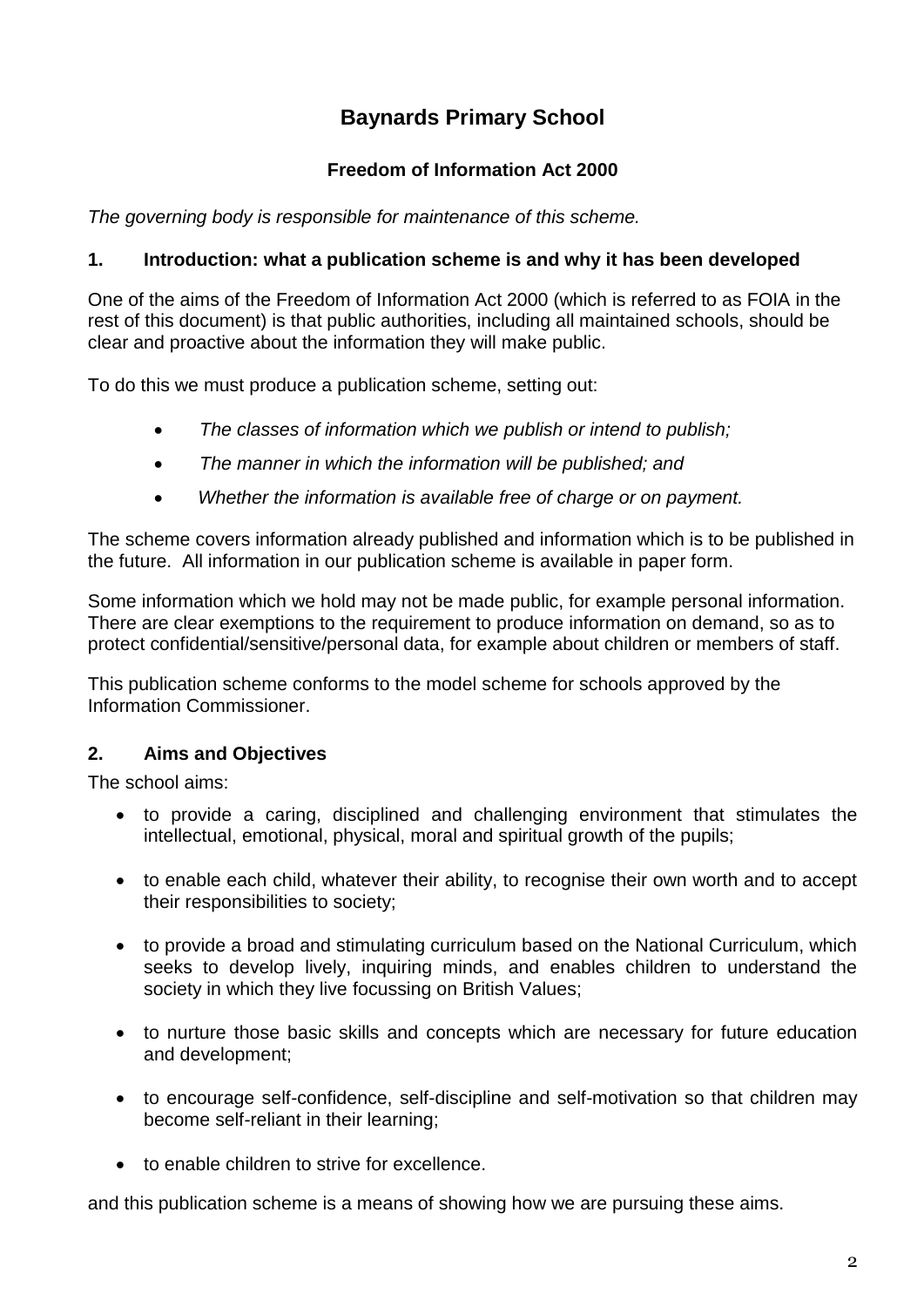### **3. Categories of information published**

The publication scheme guides you to information which we currently publish (or have recently published) or which we will publish in the future. This is split into categories of information known as 'classes'. These are contained in section 6 of this scheme.

The classes of information that we undertake to make available are organised into four broad topic areas:

*School Prospectus* – information published in the school prospectus.

- *Governors' Documents* information published in the Governors Annual Report and in other governing body documents.
- *Pupils & Curriculum* information about policies that relate to pupils and the school curriculum.
- *School Policies and other information related to the school* information about policies that relate to the school in general.

## **4. How to request information**

If you require a paper version of any of the documents within the scheme, please contact the school by telephone, email, fax or letter. Contact details are set out below.

### Email: **admin@baynards.essex.sch.uk**

Tel: **01621817261**

Fax: **01621815197**

Contact Address:

**Baynards Primary School**

### **Townsend Road**

**Tiptree**

# **CO5 0ND**

To help us process your request quickly, please clearly mark any correspondence **"PUBLICATION SCHEME REQUEST**" (in CAPITALS please)

If the information you're looking for isn't available via the scheme you can still contact the school to ask if we have it.

# **5. Paying for information**

Single copies of information covered by this publication are provided free unless stated otherwise in section 6. If your request means that we have to do a lot of photocopying or printing, or pay a large postage charge, or is for a priced item such as some printed publications or videos we will let you know the cost before fulfilling your request. Where there is a charge this will be indicated by a £ sign in the description box.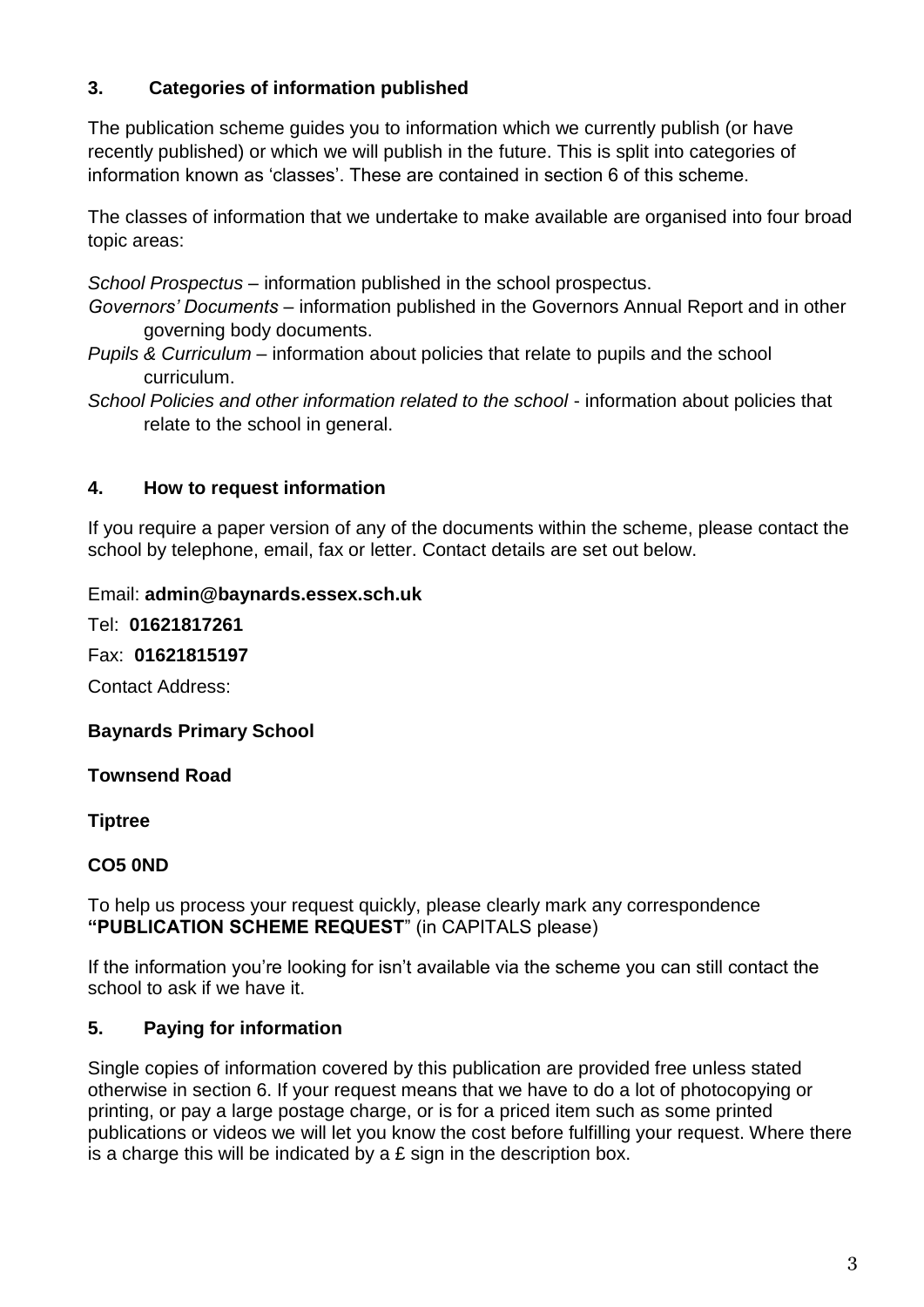#### **6. Classes of Information Currently Published**

**School Website –**This section sets out specific information published on the school website, in accordance with the School Information (England) (Amendment) Regulations 2012

| <b>Class</b>     | <b>Description</b>                                                                                                                                                                                                                                                                                                                            |
|------------------|-----------------------------------------------------------------------------------------------------------------------------------------------------------------------------------------------------------------------------------------------------------------------------------------------------------------------------------------------|
| <b>Specified</b> | 1. The name, postal address and telephone number of the school, and the                                                                                                                                                                                                                                                                       |
| information      | name of a                                                                                                                                                                                                                                                                                                                                     |
| on school        | person to whom enquiries should be addressed.                                                                                                                                                                                                                                                                                                 |
| website          | 2. Either-                                                                                                                                                                                                                                                                                                                                    |
|                  | (a) the determined admission arrangements for the school in relation to each<br>relevant age group at the school, including any arrangements for selection, any<br>oversubscription criteria and an explanation of the process of applying for a<br>school place; or<br>(b) information as to where and by what means parents may access that |
|                  | information in the local authority's composite prospectus published on their<br>website.                                                                                                                                                                                                                                                      |
|                  | 3. Information as to where and by what means parents may access the most<br>recent report about the school published by her Majesty's Chief Inspector of<br>Education, Children's Services and Skills.                                                                                                                                        |
|                  | 4. The school's most recent key stage 2 results as published by the Secretary<br>of State under the following column headings in the School Performance<br>Tables published on the Department for Education's website:                                                                                                                        |
|                  | (a) "% achieving Level 4 or above in English and Maths";                                                                                                                                                                                                                                                                                      |
|                  | (b) "% making expected progress";                                                                                                                                                                                                                                                                                                             |
|                  | (c) in relation to English, "% achieving Level 5 or above"; and                                                                                                                                                                                                                                                                               |
|                  | (d) in relation to Maths, "% achieving Level 5 or above".                                                                                                                                                                                                                                                                                     |
|                  | 5. Information as to where and by what means parents may access the School<br>Performance Tables published by the Secretary of State on the Department for<br>Education's website.                                                                                                                                                            |
|                  | 6. The following information about the school curriculum-                                                                                                                                                                                                                                                                                     |
|                  | (a) in relation to each academic year, the content of the curriculum followed by                                                                                                                                                                                                                                                              |
|                  | the school for each subject and details as to how additional information relating<br>to the curriculum may be obtained;                                                                                                                                                                                                                       |
|                  | (b) in relation to key stage 1, the names of any phonics or reading schemes in<br>operation.                                                                                                                                                                                                                                                  |
|                  | 7. The measures determined by the head teacher under section 89 of the<br>Education and Inspections Act 2006 (determination by head teacher of                                                                                                                                                                                                |
|                  | behaviour policy).<br>8. The amount of the school's allocation from the Pupil Premium grant in<br>respect of the current academic year;                                                                                                                                                                                                       |
|                  | details of how it is intended that the allocation will be spent;                                                                                                                                                                                                                                                                              |
|                  | details of how the previous academic year's allocation was spent, and the<br>effect of this expenditure on the educational attainment of those pupils at the<br>school in respect of whom grant funding was allocated.                                                                                                                        |
|                  | <b>9.</b> The report prepared by the school under section 317(5)(a) of EA 1996<br>(duties of governing bodies in relation to special educational needs).<br>10. The school's charging and remissions policy determined by them under<br>section 457 of EA 1996.                                                                               |
|                  | 11. A statement of the school's ethos and values."                                                                                                                                                                                                                                                                                            |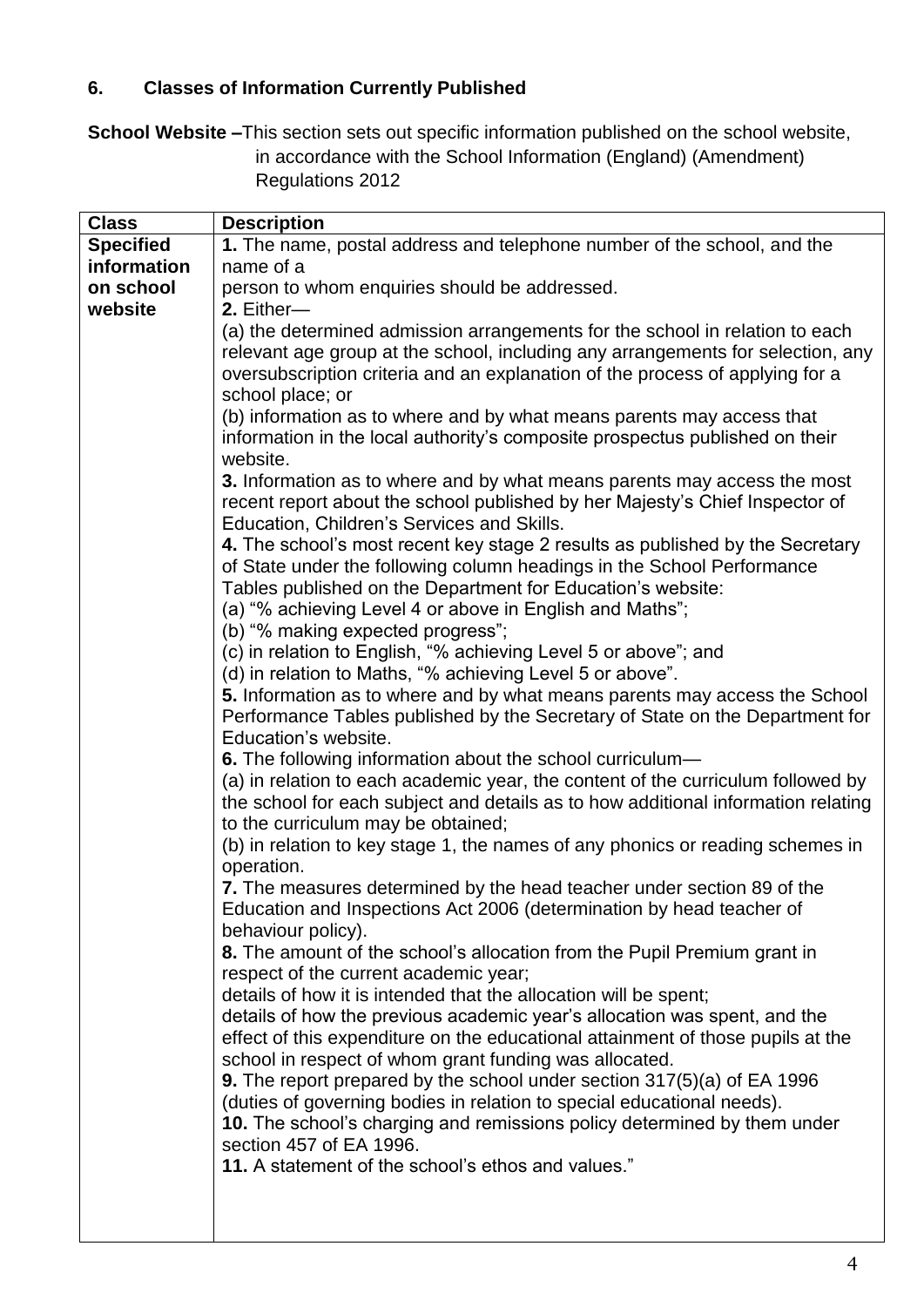| <b>Instrument</b><br>Οf<br><b>Government</b>                                            | The name of the school<br>The category of the school<br>$\bullet$<br>The name of the governing body<br>The manner in which the governing body is constituted<br>The term of office of each category of governor if less than 4 years<br>$\bullet$<br>The name of any body entitled to appoint any category of governor<br>Details of any trust |
|-----------------------------------------------------------------------------------------|------------------------------------------------------------------------------------------------------------------------------------------------------------------------------------------------------------------------------------------------------------------------------------------------------------------------------------------------|
|                                                                                         | If the school has a religious character, a description of the ethos<br>The date the instrument takes effect<br>$\bullet$                                                                                                                                                                                                                       |
| Minutes <sup>1</sup> of<br>meeting of<br>the<br>governing<br>body and its<br>committees | Agreed minutes of meetings of the governing body and its committees <i>[current</i> ]<br>and last full academic school year]                                                                                                                                                                                                                   |

**Pupils & Curriculum Policies -** This section gives access to information about policies that relate to pupils and the school curriculum.

| <b>Class</b>            | <b>Description</b>                                                            |
|-------------------------|-------------------------------------------------------------------------------|
| Home - school           | Statement of the school's aims and values, the school's responsibilities, the |
| agreement               | parental responsibilities and the school's expectations of its pupils for     |
|                         | example homework arrangements                                                 |
| Curriculum              | Statement on following the policy for the secular curriculum subjects and     |
| Policy                  | religious education and schemes of work and syllabuses currently used by      |
|                         | the school                                                                    |
| <b>Sex Education</b>    | Statement of policy with regard to sex and relationship education             |
| Policy                  |                                                                               |
| Special                 | Information about the school's policy on providing for pupils with special    |
| Education               | educational needs                                                             |
| <b>Needs Policy</b>     |                                                                               |
| Accessibility           | Plan for increasing participation of disabled pupils in the school's          |
| <b>Plans</b>            | curriculum, improving the accessibility of the physical environment and       |
|                         | improving delivery of information to disabled pupils.                         |
| <b>Race Equality</b>    | Statement of policy for promoting race equality                               |
| Policy                  |                                                                               |
| Collective              | Statement of arrangements for the required daily act of collective worship    |
| Worship                 |                                                                               |
| Child                   | Statement of policy for safeguarding and promoting welfare of pupils at the   |
| Protection              | school. (from March 2004)                                                     |
| Policy                  |                                                                               |
| <b>Pupil Discipline</b> | Statement of general principles on behaviour and discipline and of            |
|                         | measures taken by the head teacher to prevent bullying.                       |

<sup>&</sup>lt;u>.</u> <sup>1</sup> Some information might be confidential or otherwise exempt from the publication by law – we cannot therefore publish this